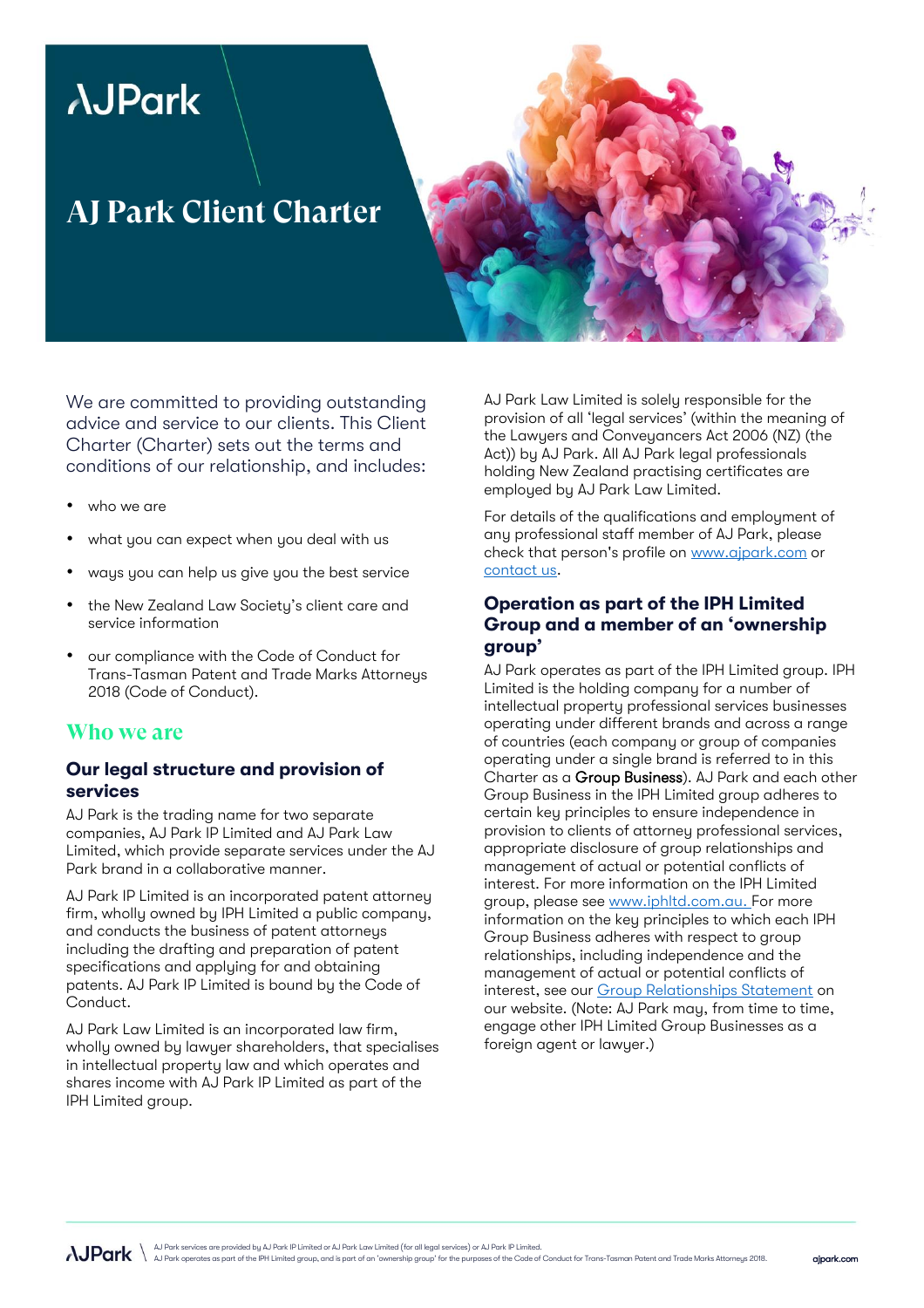For the purposes of the Code of Conduct, AJ Park IP Limited is also considered to be a member of an 'ownership group' within the meaning of the Code of Conduct. Members of the 'ownership group' are AJ Park IP Limited, AJ Park Law Limited, Spruson & Ferguson Pty Ltd, Spruson & Ferguson Lawyers Pty Ltd, Pizzeys Patent and Trade Mark Attorneys Pty Ltd, GH PTM Pty Ltd, GH Law Pty Ltd (each GH entity operates under the Griffith Hack brand in Australia), and Applied Marks Pty Ltd. Spruson & Ferguson and Pizzeys also comprise additional incorporated patent and trade mark attorney entities operating outside Australia and New Zealand, which form part of the IPH Limited group. For information on all legal entities forming part of the IPH Limited group, see [www.iphltd.com.au/about-iph.](http://www.iphltd.com.au/about-iph)

Each of the IPH professional services attorney Group Businesses of AJ Park, Spruson & Ferguson, Pizzeys, and Griffith Hack operate independently from one another in the provision to clients of attorney professional services. A Group Business may in some cases engage or be engaged by another Group Business as a foreign agent or lawyer. The Applied Marks business operates independently from each of the IPH group professional services attorney businesses but may refer clients to those businesses for the provision of certain services.

#### 'AJ Park', 'we' or 'us'

Except to the extent relating to the provision of legal services which must be provided solely by AJ Park Law Limited, when we say 'AJ Park', 'we' or 'us' in this Charter, we mean both AJ Park IP Limited and AJ Park Law Limited, and each right of AJ Park under this Charter may be exercised by either of them, and each obligation may be wholly satisfied by performance by either of them.

#### We will give you an estimate of the fee for your work if you want us to

We are happy to give you an estimate of the likely costs of your work. This will be based on the information you give us about what you need. Before we begin the work, we can also give you an estimate of other costs you will have to pay (such as official fees and travel costs).

We will let you know promptly if it becomes apparent that the actual fees are likely to be more than the amount we have estimated.

#### How we set our fees

We charge fixed fees for carrying out specific actions, such as filing applications, and hourly rate fees for time spent on non-standard advice and services.

When setting our fees, we consider:

- our fixed fees for carrying out certain actions
- the time and work involved
- the skill, specialised knowledge, experience and reputation of the person advising you
- the project's importance, complexity, and the outcome
- how quickly you need us to carry out the work
- the possibility that acting for you may prevent us acting for other clients
- the estimate of fees we gave you, or our fee agreement
- the reasonable costs of running a practice
- the market fee for similar services.
- We give work to staff at the right level to make sure that you get the best value.

#### Our fees may change

Periodically, our fixed fees or hourly rates may change. Hourly fees may increase as our people's expertise develops.

If we are working on a matter for you, we will tell you about any changes that affect you. You don't need to do anything to accept the change.

#### We will bill you regularly

We will usually send you invoices every month unless we have agreed to a different arrangement.

In circumstances where both AJ Park IP Limited and AJ Park Law Limited have provided services, we may send you a single invoice for such services. To the extent services detailed on such invoices comprise 'legal services' within the meaning of the Act, they are provided solely by AJ Park Law Limited and your rights with respect to such services are governed by the provisions of that Act.

If we are holding a deposit from you, you authorise us to make payment of the amounts that we invoice you for from that deposit.

AJ Park services are provided by AJ Park IP Limited or AJ Park Law Limited (for all legal services) or AJ Park IP Limited.<br>AJ Park operates as part of the IPH Limited group, and is part of an 'ownership group' for the purp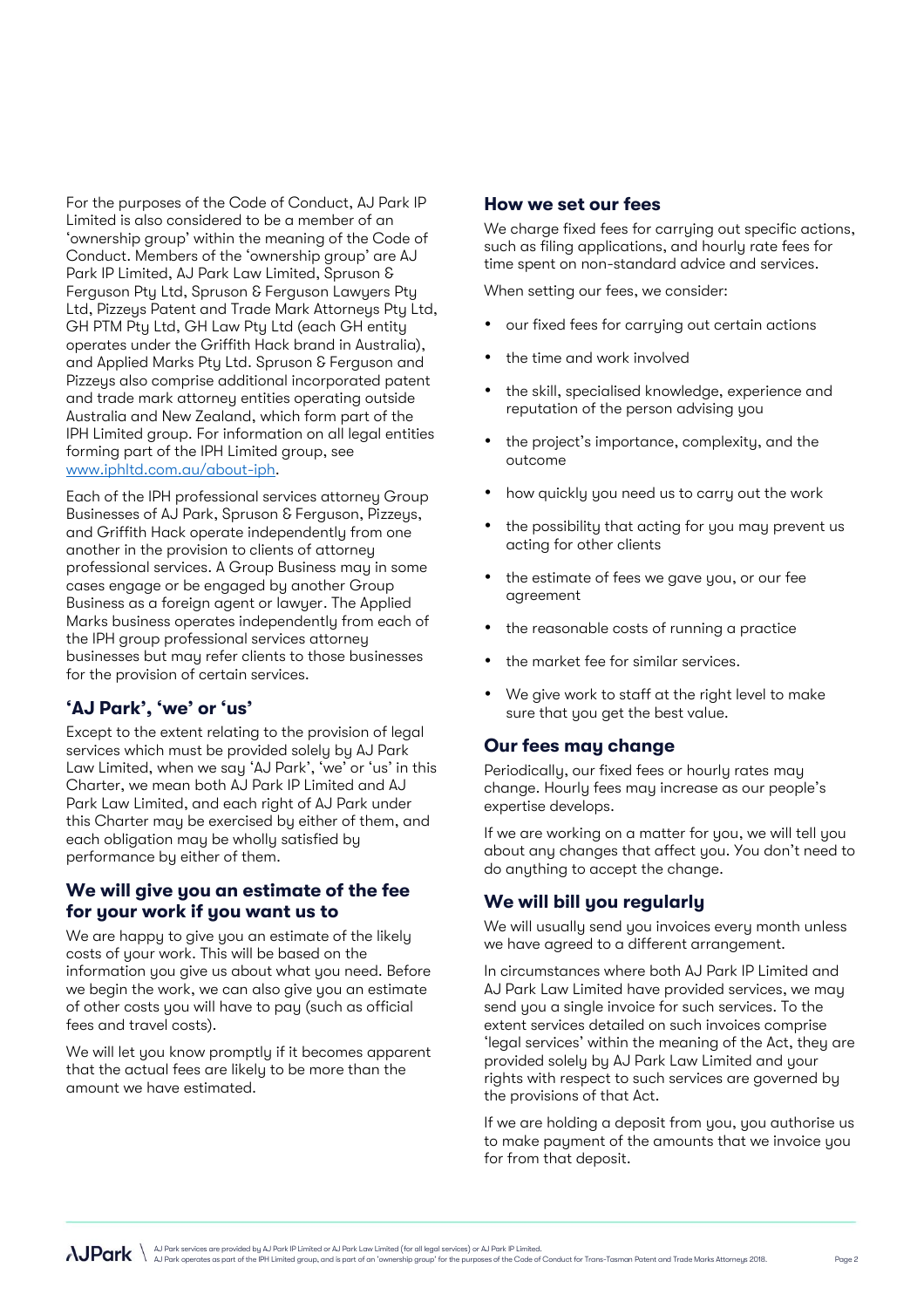Our invoice will include goods and services tax as and when required by law.

Our invoices are payable (free of set off or deduction) no later than the 20th of the month following the invoice date unless we have specifically agreed other arrangements.

If an invoice is not paid when due, we may elect:

- to deduct any amount outstanding from any money we are holding on your behalf
- not to do any further work, and to retain custody of your papers or files, until all accounts are paid in full
- to charge interest at up to 12% p.a. on any amount outstanding one month after the date of the account.

#### How we deal with other costs

While providing services to you, we may have to pay other costs such as official fees, foreign agents' charges, barristers' fees, courier costs and travel costs. These other costs are called 'disbursements', and we pass them on to you. Depending on your project, disbursements may be the largest part of our invoice. Our invoice will show which part of your invoice total is disbursements.

If we need to instruct a foreign agent to do your work in their country, we act on your behalf and will charge you separately for our work. We will convert the agent's fees to New Zealand dollars and add a foreign currency fee to cover exchange rate changes and bank and credit card fees (currently 5%). We may pass on bank charges if they are significant.

We charge a separate office expense recoveries fee to cover the costs for printing, photocopying, and communication charges. We may pass on the actual costs to you if they are significant.

#### Duty of care

Our duty of care is to you as the client named in our engagement letter. We do not owe any duty of care or liability to any other person, and no other person may use the advice we give you unless we agree otherwise. If you instruct us, you are responsible for paying our fee.

Our advice is opinion only, based on the facts we know and on our professional judgement, and is subject to any changes in the law after the date on which the advice is given. We are not liable for errors in, or omissions from, any information provided by third parties.

Our advice is not to be referred to in connection with any prospectus, financial statement or public document without our written consent.

Our advice relates only to each particular matter in respect of which you engage us. Once that matter is at an end, we will not owe you any duty or liability in respect of any related or other matters unless you specifically engage us in respect of those related or other matters.

Unless otherwise agreed, we may communicate with you and with others by electronic means. We cannot guarantee that these communications will not be lost or affected for some reason beyond our reasonable control, and we will not be liable for any damage or loss caused thereby.

#### Your personal information

We may collect and hold personal information about you. The manner in which we collect, manage, use and disclose personal information is set out in our [Privacy Policy,](http://www.ajpark.com/privacy-policy/) which can be reviewed on our website.

Under the *Privacy Act 1993*, you have the right to see the information about you that we hold. To arrange to see this information, please speak to your AJ Park contact.

#### Use and sharing of information

To provide services to you we may need to disclose information provided by or created with respect to you to third parties such as government authorities, courts, foreign patent and trade mark agents or lawyers, renewals agents, counsel and experts. You consent to such disclosure for such purposes.

AJ Park IP Limited provides to AJ Park Law Limited certain management and support services (including storage of information), and its personnel may support the provision of the legal services provided by AJ Park Law Limited. AJ Park Law Limited personnel may also assist AJ Park IP Limited in the provision of its services. You consent to the sharing of your information between AJ Park IP Limited and AJ Park Law Limited.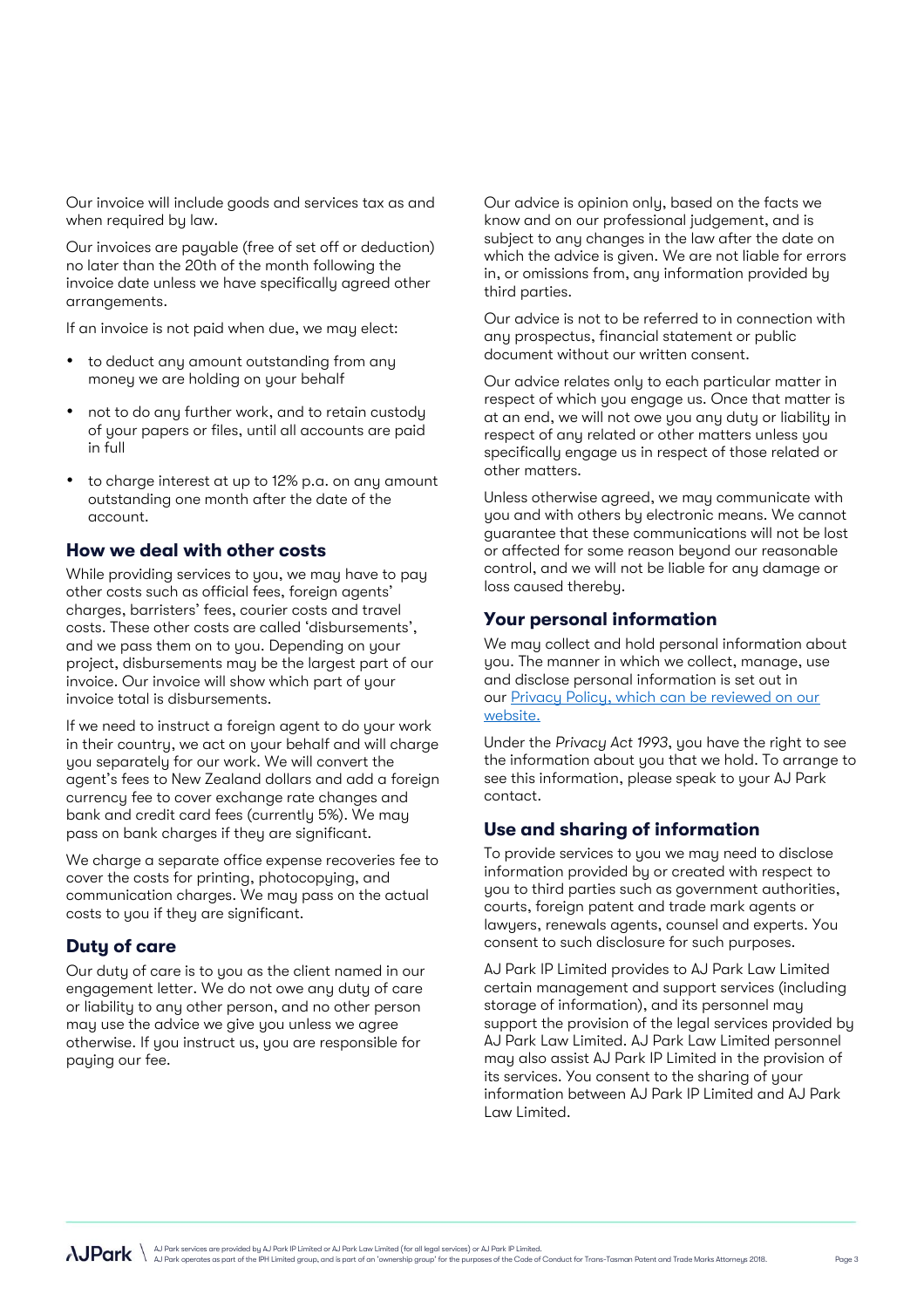In order to provide our services we rely upon backoffice, non-professional services provided by nonattorney entities within the IPH Limited group including IT, insurance, finance and accounting services. Where reasonably necessary to satisfy corporate governance, management and reporting responsibilities, such as financial and regulatory reporting, compliance, corporate accountability and oversight and risk management responsibilities, we may also be required to share certain information with IPH Limited. You agree that we may disclose your information to such group entities for these purposes. Any information shared for such purposes is disclosed only to the extent reasonably required, is used only for the purposes provided and remains subject to confidentiality.

Non-public client information is not shared with any other professional services Group Business (unless engaged as a foreign agent or lawyer).

Our communications and advice to you are generally protected in New Zealand by legal privilege. The sharing of information, materials and communications between AJ Park IP Limited and AJ Park Law Limited or the utilisation of any back office services provided the IPH Limited group, including the sharing of communications to and from our client, does not constitute a waiver of any applicable legal privilege that might otherwise attach to that information, material or communication.

#### Conflicts of interest

We are obliged to protect and promote your interests to the exclusion of the interests of third parties and ourselves, as set out in the *Lawyers and Conveyancers Act (Lawyers: Conduct and Client Care) Rules 2008* (the Rules), and in accordance with the Code of Conduct. This may result in a situation arising where we have a conflict of interest.

We have procedures in place to identify and respond to conflicts of interest or potential conflicts of interest. If a conflict of interest arises, we will advise you of this and follow the requirements and procedures set out in the Rules and the Code of Conduct (as applicable). This may mean we cannot act for you further in a particular matter and we may terminate our engagement.

#### Compliance with the requirements of the Anti-Money Laundering and Countering Financing of Terrorism Act 2009 (the AML Act)

We must comply with the requirements of the *Anti-Money Laundering and Countering Financing of Terrorism Act 2009* (the AML Act). To help us, you agree to complete customer due diligence in accordance with the requirements of the AML Act, including allowing us to verify your identity and address (for example, by providing passport or driver licence details as part of this process), and depending on the circumstances, verify the source of wealth or source of your funds. We may also need to ask you about the identification of any beneficial owners or any person on whose behalf you are acting. We will also be required to report suspicious activities to the Department of Internal Affairs.

If you have any questions about the AML Act or would like more information, please talk to your usual AJ Park contact or feel free to get in touch with our Head of Operations.

#### Foreign Account Tax Compliance Act (FATCA)

To comply with USA FATCA requirements, our bankers may ask us to report information about our clients that are USA nationals or residents holding interest bearing deposits in our trust bank account. If our bankers ask for this report, and you are affected, we will need to ask for and you agree to provide to us information about names of entities or persons that are USA nationals or residents, their addresses and birth dates, and the reason for deposit being held to pass on to the bank.

#### Termination of engagement

We may terminate our engagement at any time for good cause by giving a reasonable period of notice. You may terminate our engagement at any time by giving notice. You will pay our fees for work done and for other charges incurred up to the time of termination.

The enforceability of this agreement is not affected by termination.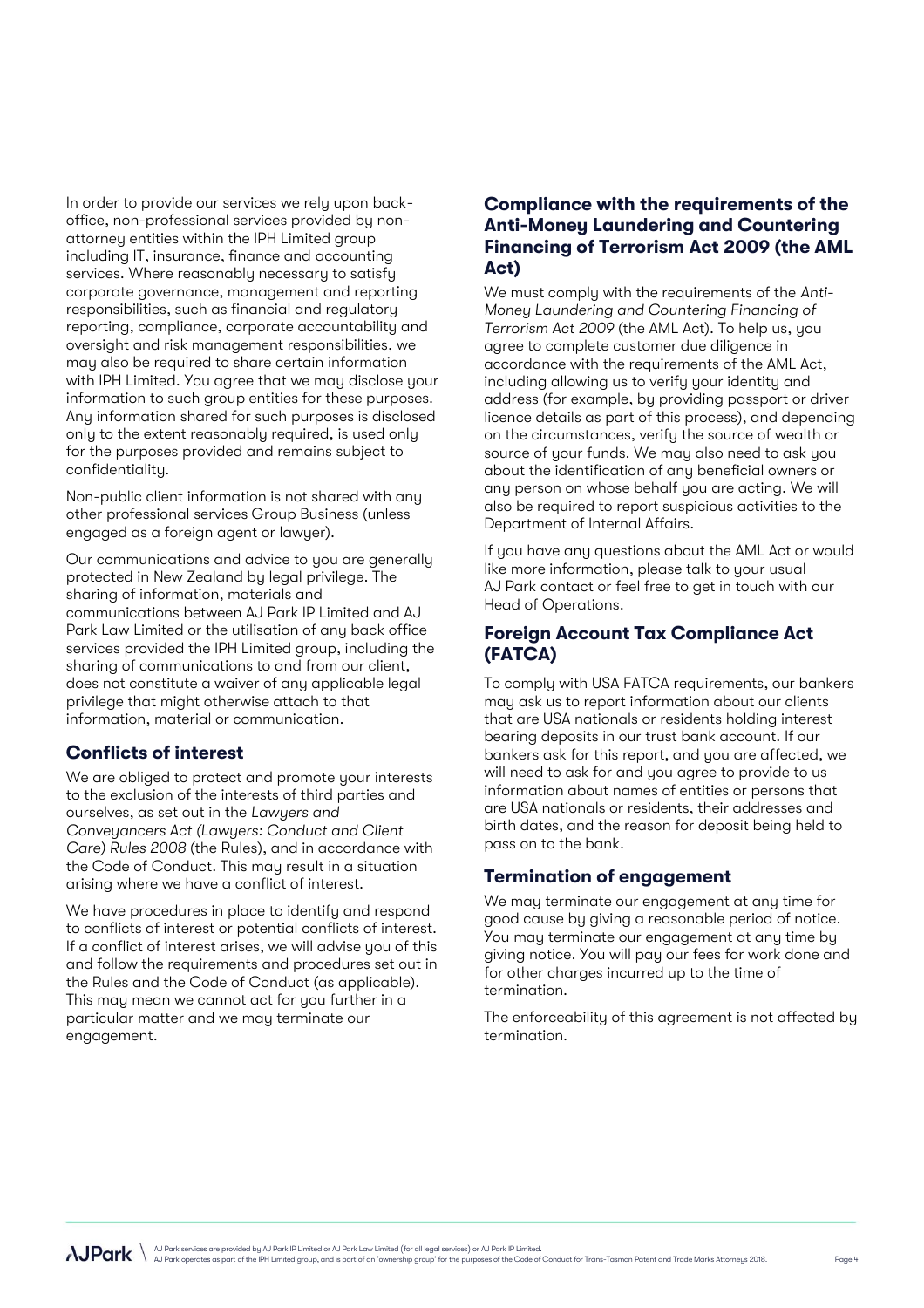#### Retention of your files

We retain files in accordance with our file retention policy (which may vary from time to time). We may destroy files after any ongoing work is completed and a file is closed, in line with our file retention policy. We may then maintain only electronic files in lieu of physical files. If you would like a copy of our file retention policy, please let us know.

Subject to these terms, if you want us to return documents from our file to you after a file is closed, please let us know immediately, otherwise we will assume that you agree to the destruction of the file as set out in our file retention policy at the time. If you believe that any of the documents may be relevant to any future litigation, please contact us immediately.

We are happy to retain documents on our file, if asked, beyond the time period set out in our policy, however we reserve the right to charge storage fees for those documents. Physical samples or specimens will only be retained until a file is closed and, unless you instruct us to the contrary, will then be destroyed.

#### Governing law

We do business under the laws of New Zealand, and our relationship with you is governed by New Zealand law. Legal disputes will be dealt with by the New Zealand courts. However, we may decide to take legal action anywhere in the world if we need to.

#### If you have a complaint about us, we want to know

If we have failed to meet your expectations, please tell us.

We take clients' complaints seriously and want to do what we can to put the problem right. If you are unhappy, we encourage you to talk to the person you are dealing with to see whether the problem is simply a misunderstanding. If this does not resolve the problem, contact the supervising principal or Managing Director.

If you are still not satisfied with the way we have responded to your complaint, you can make a formal complaint to the New Zealand Law Society (through its complaints service) or the Trans-Tasman IP Attorneys Board.

The Law Society complaints service can be contacted on 0800 261 801 (within New Zealand) or [complaints@lawsociety.org.nz](file:///C:/Users/LRS/Desktop/Visual%20indentity%20refresh/Information%20sheets/complaints@lawsociety.org.nz ) for guidance, to lodge a concern or make a formal complaint.

#### Professional indemnity insurance and limitation of liability

We have professional indemnity insurance. This insurance covers claims brought against us because of professional negligence. Our insurance meets or goes beyond the minimum standards set out by the New Zealand Law Society. Please ask us if you would like details of the minimum standards.

To the extent allowed by law, our aggregate liability to you (whether in contract, tort (including negligence), equity or otherwise) in connection with our services is limited to the greater of:

the amount payable to us under the professional indemnity insurance held by us, and

NZ\$2,000,000 or (if greater) the amount of five times our applicable fee (excluding our service charge, disbursements and GST).

#### The New Zealand Law Society's Fidelity Fund

The New Zealand Law Society's Solicitors' Fidelity Guarantee Fund (the Fidelity Fund) gives clients of lawyers protection against theft by a lawyer, or a lawyer's employee or agent, of any money or property entrusted to lawyers or incorporated law firms. Money entrusted to us for other purposes (for example patent services that are not legal services) will not be covered by the Fidelity Fund. For more information about what the Fidelity Fund covers, go to [www.lawsociety.org.nz.](file:///C:/Users/LRS/Desktop/Visual%20indentity%20refresh/Information%20sheets/www.lawsociety.org.nz)

## **Ways you can help us give you the best service**

#### Return your 'new client form' to us quickly

If you are a new client, we will usually ask you to sign and return a 'new client form' as soon as you instruct us.

#### Pay your deposit so we can begin work

Sometimes we may also ask you to pay a deposit based on our estimate of the fees and disbursements. We may choose not to begin work until we receive your deposit, even if deadlines for filing patent, design or trade mark applications or other deadlines are due.

Deposits are paid into the trust account of AJ Park Law Limited and will not be taken out until we have invoiced you for work undertaken.

AJ Park services are provided by AJ Park IP Limited or AJ Park Law Limited (for all legal services) or AJ Park IP Limited.<br>AJ Park operates as part of the IPH Limited group, and is part of an 'ownership group' for the purp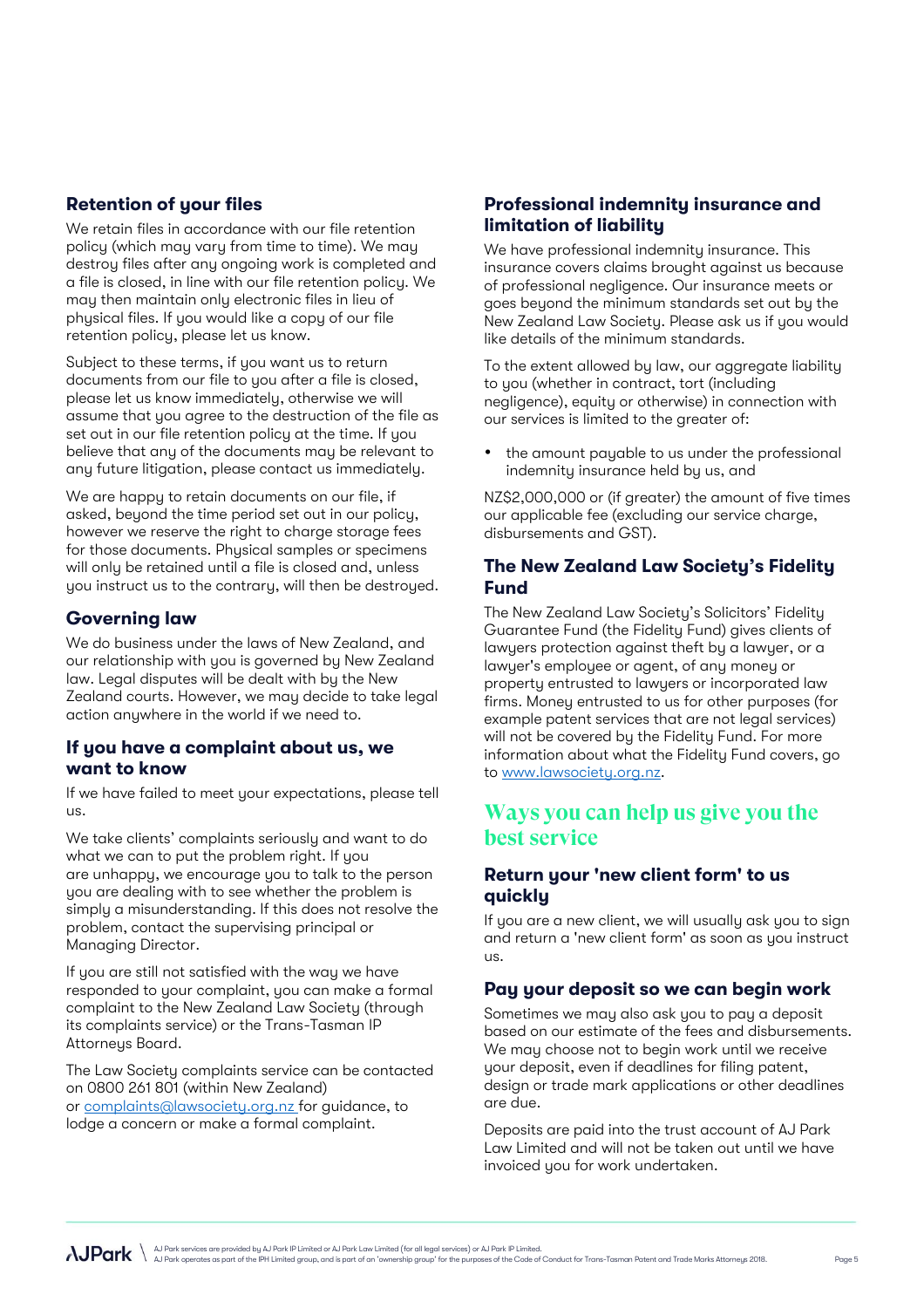### Give us all relevant information before we start work

So we can give you effective advice, please tell us all relevant information about your matter at the start of our discussions. Instruct us well before deadlines to avoid loss of rights and to save money—you will avoid paying expensive urgency costs.

#### Your instructions to us

We usually don't start working for you until we receive your instructions. However, if your rights or interests are at risk, we may need to act without waiting for your instructions. We will invoice for our services and disbursements if this happens.

#### Let us know when your contact details change

Some intellectual property processes span many years, and it's important that we know how to contact you over that period. All communication will be sent to the last known address we have on our records, so make sure you tell us when your contact details change.

#### Make sure you pay our invoices on time

Please make sure you pay our invoices on time. Our invoices are due to be paid on the due date shown on the invoice. Please discuss any questions you have about an invoice with us before your payment is due.

In rare circumstances (for example, if you have not paid our invoices), we may be forced to stop acting for you, even if important deadlines are due. We are entitled to keep your files or documents until you have paid the invoices.

We may charge you interest of 2% each month, worked out daily, on invoices you have not paid by the due date. We may also charge you for the costs of collection and legal fees.

#### General

This Charter applies to any current instruction, and to any future instruction, whether or not we send you another copy of it. There is no need for you to sign this Charter in order to accept it; you will accept this Charter by continuing to instruct us to work for you.

We can change the terms in this Charter, in which case we will notify you of the amended Charter.

Where you are a company or other corporate or unincorporated entity, we act only for you. We do not act for your shareholders, directors or members unless we expressly agree otherwise.

# **New Zealand Law Society's client care and service information**

Here are the Law Society's client care requirements.

'Whatever legal services your lawyers provides, they must:

- act competently, in a timely way, and in accordance with instructions received and arrangements made
- protect and promote your interests and act for you free from compromising influences or loyalties
- discuss with you your objectives and how they should best be achieved
- provide you with information about the work to be done, who will do it and the way the services will be provided
- charge you a fee that is fair and reasonable and let you know how and when you will be billed
- give you clear information and advice
- protect your privacy and ensure appropriate confidentiality
- treat you fairly, respectfully, and without discrimination
- keep you informed about the work being done and advise you when it is completed
- let you know how to make a complaint and deal with any complaint promptly and fairly.
- The obligations lawyers owe to clients are described in the 'Rules of conduct and client care for lawyers'. Those obligations are subject to other overriding duties, including duties to the courts and to the justice system.
- If you have any questions, please visit [www.lawsociety.org.nz](http://www.lawsociety.org.nz/) or call 0800 261 801.

AJ Park services are provided by AJ Park IP Limited or AJ Park Law Limited (for all legal services) or AJ Park IP Limited.<br>AJ Park operates as part of the IPH Limited group, and is part of an 'ownership group' for the purp